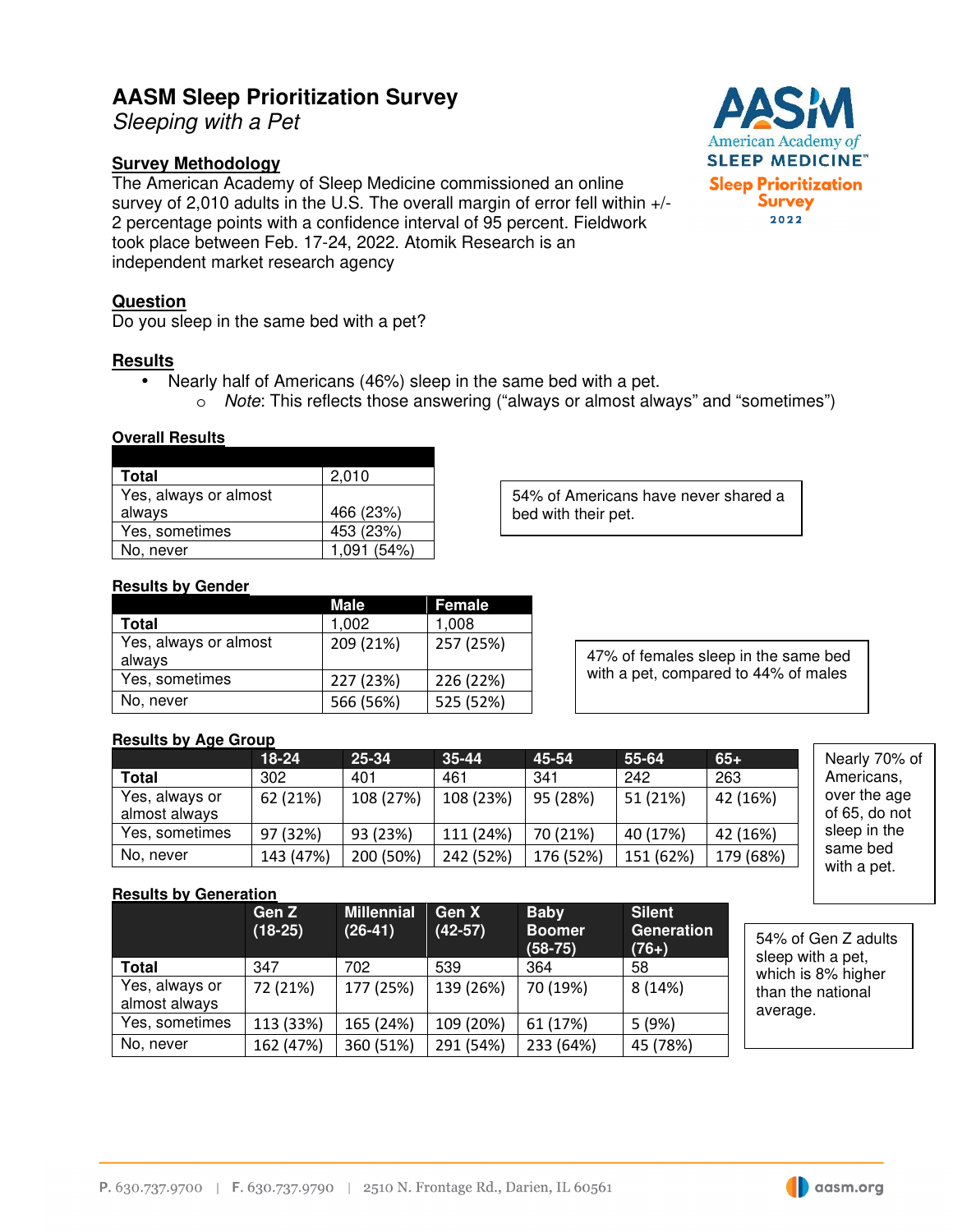### **Results by Region**

|                                 | <b>Northeast</b> | <b>Midwest</b> | <b>South</b> | West      |
|---------------------------------|------------------|----------------|--------------|-----------|
| Total                           | 382              | 481            | 703          | 444       |
| Yes, always or<br>almost always | 85 (22%)         | 100 (21%)      | 168 (24%)    | 113 (25%) |
| Yes, sometimes                  | 78 (20%)         | 128 (27%)      | 143 (20%)    | 104 (23%) |
| No, never                       | 219 (57%)        | 253 (53%)      | 392 (56%)    | 227 (51%) |

In the Northeast, 57% of adults reported that they never sleep with a pet.

# **Question**

If always/almost always or sometimes, how does sleeping with your pet impact your quality of sleep?

## **Results**

• Out of those who sleep with a pet, nearly one-fifth of Americans sleep worse, nearly half (46%) sleep better.

### **Overall Results**

| <b>Total</b>               | 919       |
|----------------------------|-----------|
| I sleep better with my pet | 420 (46%) |
| I sleep worse with my pet  | 178 (19%) |
| I sleep the same with or   | 321 (35%) |
| without my pet             |           |

35% of adults who sleep with pets, don't notice a difference when sleeping with or without a pet.

## **Results by Gender**

|                                            | Male      | Female    |
|--------------------------------------------|-----------|-----------|
| Total                                      | 436       | 483       |
| I sleep better with my pet                 | 195 (45%) | 225 (47%) |
| I sleep worse with my pet                  | 98 (22%)  | 80 (17%)  |
| I sleep the same with or<br>without my pet | 143 (33%) | 178 (37%) |

Compared to females, males are 5% more likely to sleep worse when sharing a bed with a pet.

### **Results by Age Group**

|                                     | 18-24    | 25-34    | $35 - 44$ | 45-54    | 55-64    | $65+$    | More than                 |
|-------------------------------------|----------|----------|-----------|----------|----------|----------|---------------------------|
| <b>Total</b>                        | 159      | 201      | 219       | 165      | 91       | 84       | half (51%) of             |
| sleep better with<br>my pet         | 72 (45%) | 97 (48%) | 94 (43%)  | 84 (51%) | 43 (47%) | 30 (36%) | those ages<br>45-54 sleep |
| sleep worse<br>with my pet          | 33 (21%) | 41 (20%) | 54 (25%)  | 28 (17%) | 13 (14%) | 9(11%)   | better with a<br>pet.     |
| I sleep the same<br>with or without | 54 (34%) | 63 (31%) | 71 (32%)  | 53 (32%) | 35 (38%) | 45 (54%) |                           |
| my pet                              |          |          |           |          |          |          |                           |

### **Results by Generation**

|                                               | Gen Z<br>$(18-25)$ | <b>Millennial</b><br>$(26-41)$ | Gen X<br>$(42-57)$ | <b>Baby</b><br><b>Boomer</b><br>$(58-75)$ | <b>Silent</b><br>Generation<br>$(76+)$ |  |
|-----------------------------------------------|--------------------|--------------------------------|--------------------|-------------------------------------------|----------------------------------------|--|
| Total                                         | 185                | 342                            | 248                | 131                                       | 13                                     |  |
| I sleep better<br>with my pet                 | 86 (46%)           | 155 (45%)                      | 121 (49%)          | 55 (42%)                                  | 3(23%)                                 |  |
| I sleep worse<br>with my pet                  | 40 (22%)           | 78 (23%)                       | 45 (18%)           | 15 (11%)                                  | $0(0\%)$                               |  |
| I sleep the same<br>with or without<br>my pet | 59 (32%)           | 109 (32%)                      | 82 (33%)           | 61 (47%)                                  | 10 (77%)                               |  |

Nearly half of Gen X (49%) sleep better while sharing a bed with a pet.